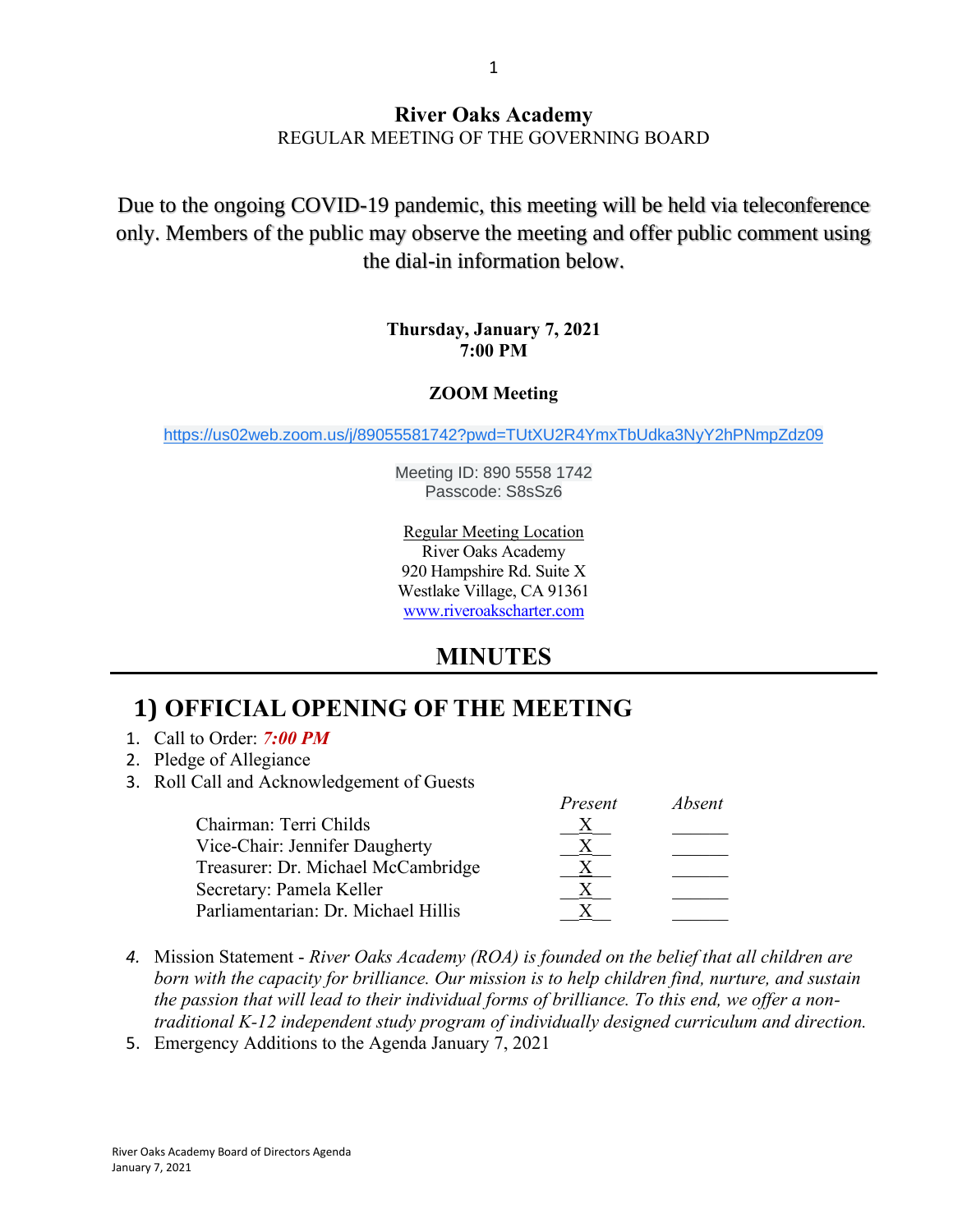- 2
- 6. Approval of the Agenda for January 2, 2021

*Motion to: Approve Made by: Jennifer / Dr. McCambridge Motion is: Carried 5-0-0; with Terri, Dr. McCambridge, Dr. Hillis, Jennifer and Pamela in favor*

### **2) ORGANIZATIONAL**

N/A

#### **3) PUBLIC COMMENTS**

*Citizens who would like to address the Board on any item on the Agenda may do so now or when the President requests comments from the Public as the Board is considering the item. This portion of the Board meeting is set aside for members of the audience to make comments or raise issues that are not specifically on the agenda. These presentations, both during open and agendized topics, are limited to three (3) minutes per presentation and the total time allotted to non-agenda items will not exceed fifteen (15) minutes.*

## **4) INFORMATION AND DISCUSSION ITEMS**

*These items are presented to the Board for information only and are not subject to action at this meeting. These items may be added to a future meeting for action by the Board.*

- 1. Budget Committee Informational (5 min)
- 2. Parent Advisory Council (PAC) Informational (5 min)
- 3. Teacher's Report Informational (5 min) *– can be found in the Board Agenda binder*
- 4. Oxnard Report (5 min) *can be found in the Board Agenda binder*
- 5. Student Report Informational (5 min)
- 6. Career Pathways Report Informational (5 min) *– can be found in the Board Agenda binder*
- 7. High School Guidance Counselor—Informational (5 min)

### **5) REPORTS**

- 1. Board Chairperson's Report
- 2. Individual Board Member Report
- 3. Director's Report *– can be found in the Board Agenda binder*
- 4. BSA Report
- 5. VCOE Report

### **6) CONSENT AGENDA ITEMS**

*Actions proposed for the Consent Agenda are items consistent with adopted policies and approved practices of River Oaks Academy and are deemed routine in nature. The Board will be asked to approve all of the Consent Agenda items by a single vote unless any member of the Board or the Public asks that an item be removed from the Consent Agenda and considered and discussed separately.*

- 1. Consideration to approve the December 3, 2020 Minutes
- 2. Consideration to approve the ROA Financial Statement
- 3. Consideration to approve the ROA Board Report of Purchase Orders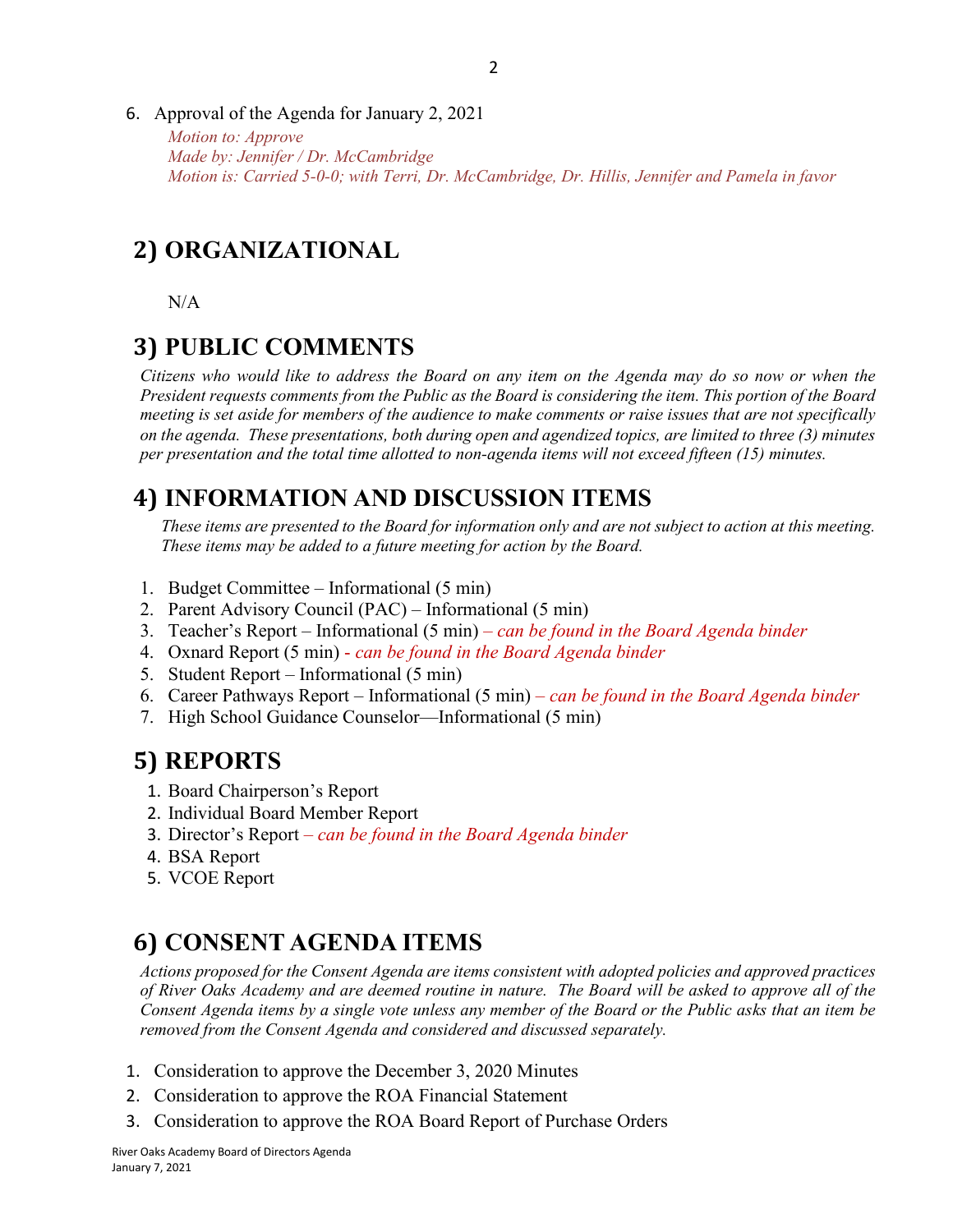*Public Comments: None Motion to: Approve Made by: Dr. Hillis / Dr. McCambridge Motion is: Carried 5-0-0; with Terri, Dr. McCambridge, Dr. Hillis, Jennifer and Pamela in favor*

# **7) ACTION ITEMS**

- 1. Review, Discussion, and Approval of the Spring 2021 virtual workshop vendors for Westlake: Spring workshops will run for 10 weeks from the week of January 25th, 2021 through April  $2<sup>nd</sup>$ , 2021.
	- *a. Beyond The Toolbox; Ben Pfister; not to exceed: \$5,302.00*
	- *b. Andrea Diamond; not to exceed: \$3,000.00*
	- *c. Parker Anderson; not to exceed: \$2,250.00*
	- *d. Julie Tunick, Social-Emotional group; not to exceed: \$4,000.00*
	- *e. Breakthrough Sports; not to exceed: \$6,100.00*
	- *f. Wonderland, Film Workshop; not to exceed \$1,500.00*
	- *g. The Human Nature Center; not to exceed: \$2,550.00*
	- *h. Lanterns Global LLC, Megan Moreno (Marine Biology class); not to exceed: \$4,250.00*
	- *i. Jennifer Mundy, MFT; teacher connect support; not to exceed \$2,000.00*

*Public Comments: None Motion to: Approve Made by: Dr. McCambridge / Dr. Hillis Motion is: Carried 5-0-0; with Terri, Dr. McCambridge, Dr. Hillis, Jennifer and Pamela in favor*

- *2.* Review, Discussion, and Approval of the 2019-2020 School Accountability Report Card (SARC)
	- *a.* Per Education Code Sections 33126 and 35256 the data that is contained in these documents needs to be provided to the CDE no later than February 1, 2021

*Public Comments: None Motion to: Approve Made by: Dr. McCambridge / Jennifer Motion is: Carried 5-0-0; with Terri, Dr. McCambridge, Dr. Hillis, Jennifer and Pamela in favor*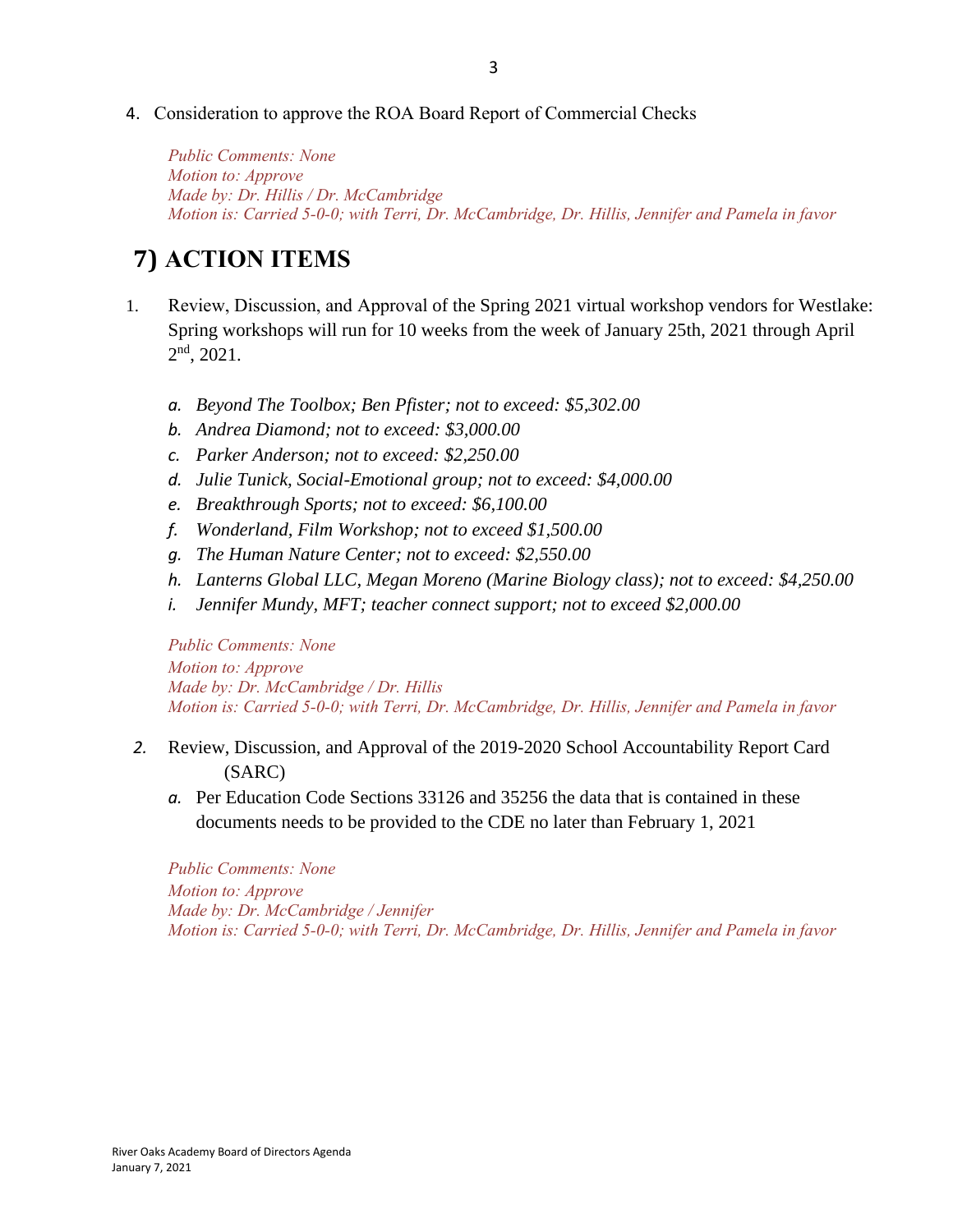3*.* Review, Discussion, and Ratification of the agreement with Eugene Parks from Parsec to review and help us with analyzing our data for the MobyMax and i-Ready assessments and prepare graphs to add to our presentation for the VCBE for our programmatic. Not to exceed: \$2,700.00

*Public Comments: None Motion to: Approve Made by: Dr. Hillis / Pamela Motion is: Carried 5-0-0; with Terri, Dr. McCambridge, Dr. Hillis, Jennifer and Pamela in favor*

4. Review, Discussion, and Approval of the 2021-2022 paid administrative staff 15 holidays:

9/6; 9/7; 9/16; 11/11; 11/24; 11/25; 11/26; 12/23; 12/24; 12/30; 12/31; 1/17; 2/18; 2/21; 5/30.

*Public Comments: None Motion to: Approve Made by: Dr. McCambridge / Jennifer Motion is: Carried 5-0-0; with Terri, Dr. McCambridge, Dr. Hillis, Jennifer and Pamela in favor*

5. Review, Discussion, and Approval of ROA Board Meeting dates for the 2021-22 school year.

August 5 September 2 October 7 November 4 December 2 January 13 February 3 March 3 April 7 May 5 June 2

*Public Comments: None Motion to: Approve Made by: Pamela / Dr. Hillis Motion is: Carried 5-0-0; with Terri, Dr. McCambridge, Dr. Hillis, Jennifer and Pamela in favor*

- 6. Review, Discussion, and Approval of the quote from Aztec Data Supply, Inc for two new laptops for our administrative staff; not to exceed \$3,029.81
	- a. Our office administrative staff is currently using student designated laptops, which cannot handle the intensity of the work they are performing.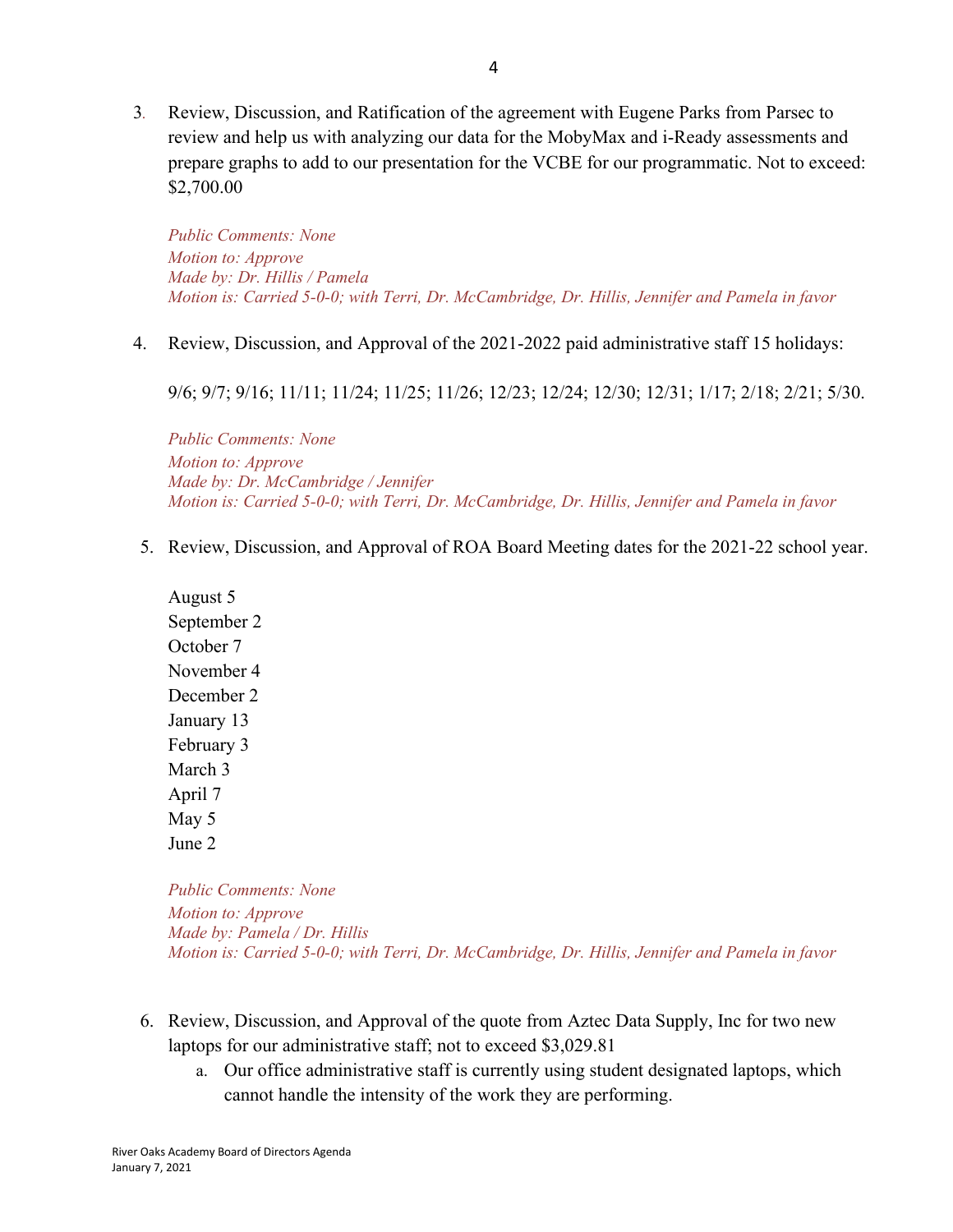*Public Comments: None Motion to: Approve Made by: Dr. McCambridge / Jennifer Motion is: Carried 5-0-0; with Terri, Dr. McCambridge, Dr. Hillis, Jennifer and Pamela in favor*

- 7. Review, Discussion, and Approval of the quote from School Specialty for additional "Clinics" for math; not to exceed: \$1,902.61
	- a. To prepare for the state assessment and for more support for our students in a variety of math classes, we need to place another order of these Coach Clinic materials.

*Public Comments: None Motion to: Approve Made by: Dr. Hillis / Jennifer Motion is: Carried 5-0-0; with Terri, Dr. McCambridge, Dr. Hillis, Jennifer and Pamela in favor*

- 8. Review, Discussion, and Approval of job description for our Workshop Specialists.
	- a. We are in the process of making our workshop specialists employees, as per the attorney's recommendation. Effective as of January 1, 2021.

*Public Comments: None Motion to: Approve Made by: Dr. McCambridge / Pamela Motion is: Carried 5-0-0; with Terri, Dr. McCambridge, Dr. Hillis, Jennifer and Pamela in favor*

- 9. Review, Discussion, and Approval of the Enrichment Salary Schedule for our Workshop Specialists.
	- a. This is the new salary schedule for our Workshop Specialists, effective as of January 1, 2021.

*Public Comments: None Motion to: Approve Made by: Jennifer / Dr. Hillis Motion is: Carried 5-0-0; with Terri, Dr. McCambridge, Dr. Hillis, Jennifer and Pamela in favor*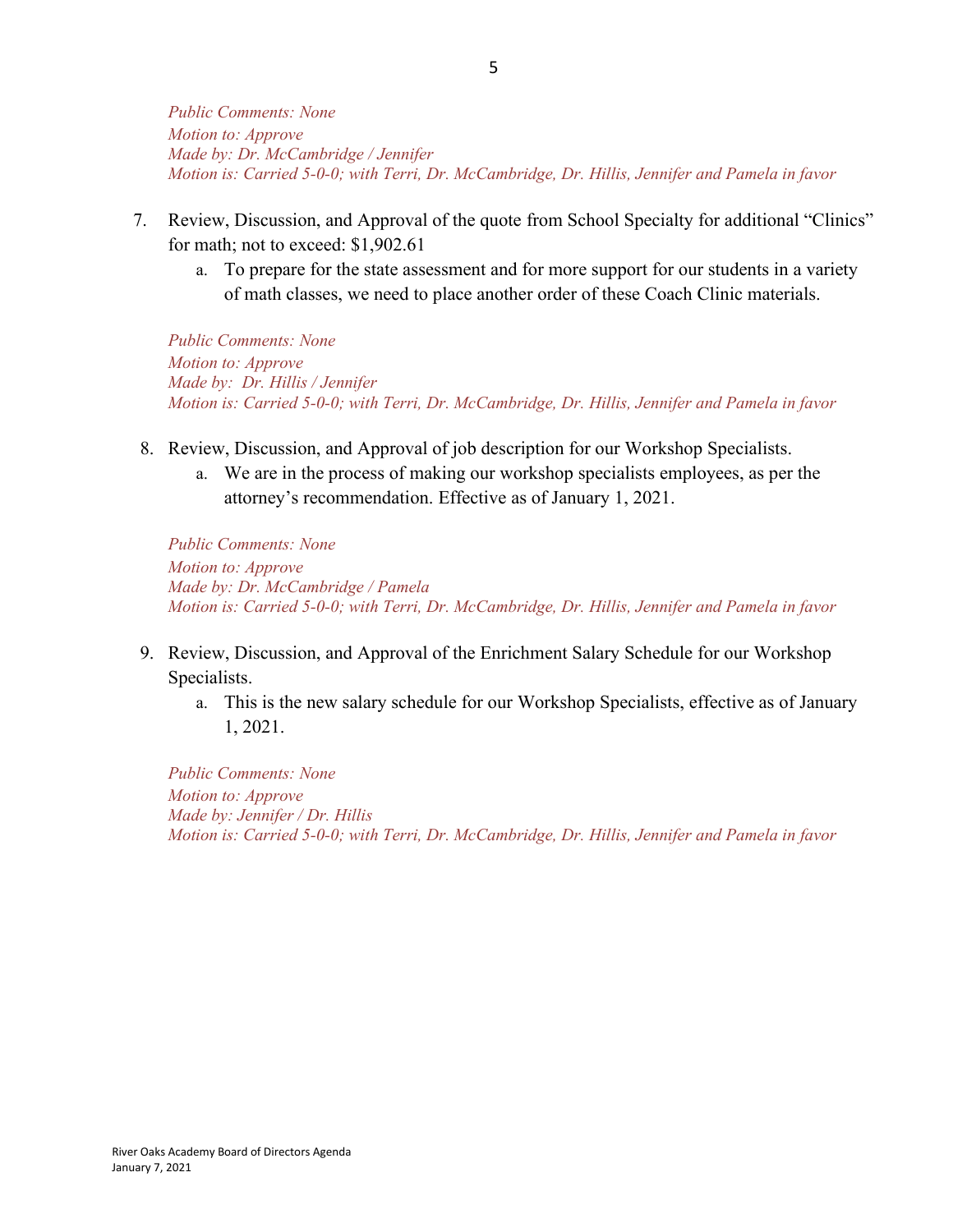- 10. Review, Discussion, and Ratification for the order the following pragmatics assessment materials for our speech therapists (SPED):
	- a. Clinical Evaluation of Language Fundamental/ $5<sup>th</sup>$  Edition/Pearson; \$699.00 (shipping and tax extra)
	- b. SLDT-A:NU:Social Language Development Test-Adolescent:Normative Update; \$212.00 (shipping and tax extra)
	- c. SLDT-E:NU:Social Language Development Test-Elementary: Normative Update: \$224.00 (shipping and tax extra)

*Public Comments: None Motion to: Approve Made by: Dr. McCambridge / Dr. Hillis Motion is: Carried 5-0-0; with Terri, Dr. McCambridge, Dr. Hillis, Jennifer and Pamela in favor*

- 11. Review, Discussion, and Ratification of the additional funds which needed to be added to Jane Rouse account, resource teacher, special education; not to exceed \$2,100.00
	- a. Jane had a larger than anticipated workload for the fall semester. We underestimated her charges.

*Public Comments: None Motion to: Approve Made by: Dr. Hillis / Pamela Motion is: Carried 5-0-0; with Terri, Dr. McCambridge, Dr. Hillis, Jennifer and Pamela in favor*

- 12. Review, Discussion, and Approval of a stipend for the above and beyond work load to prepare for the River Oaks Academy Summer Academy program for Maria Montagne and Claudia Weintraub; not to exceed \$2,500.00 each, as a one-time stipend
	- a. The preparation for the Summer Academy has been added work for the administrative team and therefore, we kindly request a stipend for the work time that is above and beyond the regular and daily work.

*Public Comments: None Motion to: Approve Made by: Jennifer / Dr. McCambridge Motion is: Carried 5-0-0; with Terri, Dr. McCambridge, Dr. Hillis, Jennifer and Pamela in favor*

#### **8. CLOSED SESSION**

#### *Closed session began at 8:30pm*

During this meeting the Board may adjourn to Closed Session to review and consider the topics below: